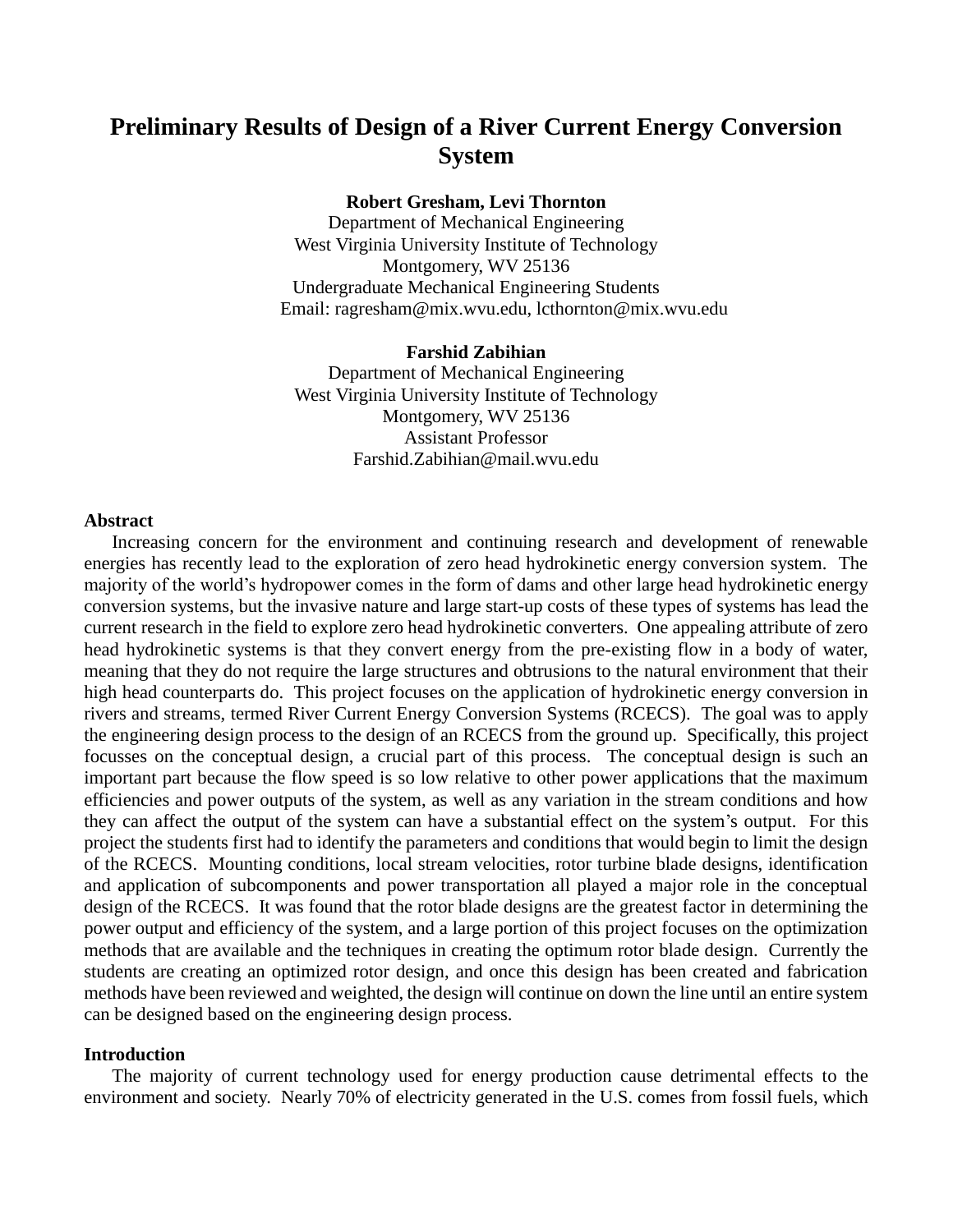have been proven to be harmful to the environment and also are undergoing stricter governmental regulations each year [1]. As the world grows and population continues to rise, in turn so does the demand for energy. As fossil fuel consumption becomes a more regulated industry and facts about the consumption of fossil fuels being harmful to the environment continue to surface, the need for renewable energy sources becomes more and more relevant. This need and a realistic look at energy consumption defines the problem, the first step in the engineering design process. With this problem comes the need for a solution, the need for clean and renewable energy sources. For this project, the students chose to analyze hydropower, specifically hydrokinetic power, as a possible solution to the problem.

Hydropower has been used as early as 2000 years ago when the Greeks first introduced the water wheel for the grinding of wheat into flour [2]. Since then we have seen numerous advances in hydropower, probably the most notable being the creation and implementation of dam hydropower, which converts potential energy of a dam head to kinetic energy when water ways are opened well below the dam head turning a turbine which creates mechanical power which is then converted to electrical power. Although dams are a feasible alternative power generation source, they drastically alter the natural environment and have a tremendous startup cost. The construction of hydropower dams permanently alters the natural flow of the river causing changes in water velocity and sediment transportation [3]. Any species of fish that's life cycle involves upstream or downstream migration is drastically affected. Dams also flood a large portion of usable land and can alter the thermal and chemical properties of the river water [4].

The problem is further defined as a way to find non-invasive forms of hydropower that can coexist with the natural environment and that can be used as supplemental power in a reasonably priced and efficient way. Non-invasive systems that coexist harmoniously within our natural ecosystem are the future of hydrokinetic power production. Using local rivers and streams allow rural areas to minimize their dependence on international suppliers of energy and the need to move energy or fuel over large distances. Since the idea is to not affect the environment drastically, only small scale hydrokinetic energy conversion systems would be feasible, allowing power generation to be put back in the hands of the consumer and away from large industries. With technological improvements, RCECS is now becoming a viable alternative.

Hydrokinetic power, as the name implies, is a renewable resource that uses the potential energy of water as fuel, resulting in minimal harmful emissions. There is a huge amount of natural untapped potential energy throughout the world and in West Virginia, specifically the area surrounding WVU Institute of Technology (WVU Tech). The National Renewable Energy Laboratory analyzed the technical potential for small scale hydropower in the United States considering only the power potential that did not require a large damn or reservoir to be built. The technical potential of the entire United States was estimated to be 259TWh annually [5].

The big difference between existing hydroelectric plants and the new technology in hydrokinetic power generation is that hydrokinetic power is minimally invasive to the environment and converts kinetic energy to electric energy based on the already existing flow and movement of the water, rather than creating an artificial water-head using dams or penstocks [6]. The operation of a hydrokinetic energy conversion system is referred to as a zero head energy converter for the previously mentioned reason, and it is the ability to operate and produce power from existing flow with minimally invasive mounting and operational techniques that sets hydrokinetic energy apart from other hydropower systems. For this project the students have chosen a hydrokinetic energy conversion system that is applicable to their local area. As defined by Khan, Iqbal, et al., "River current energy conversion systems (RCECS) are electromagnetic energy converters that convert kinetic energy of river water into other usable forms of energy [7]."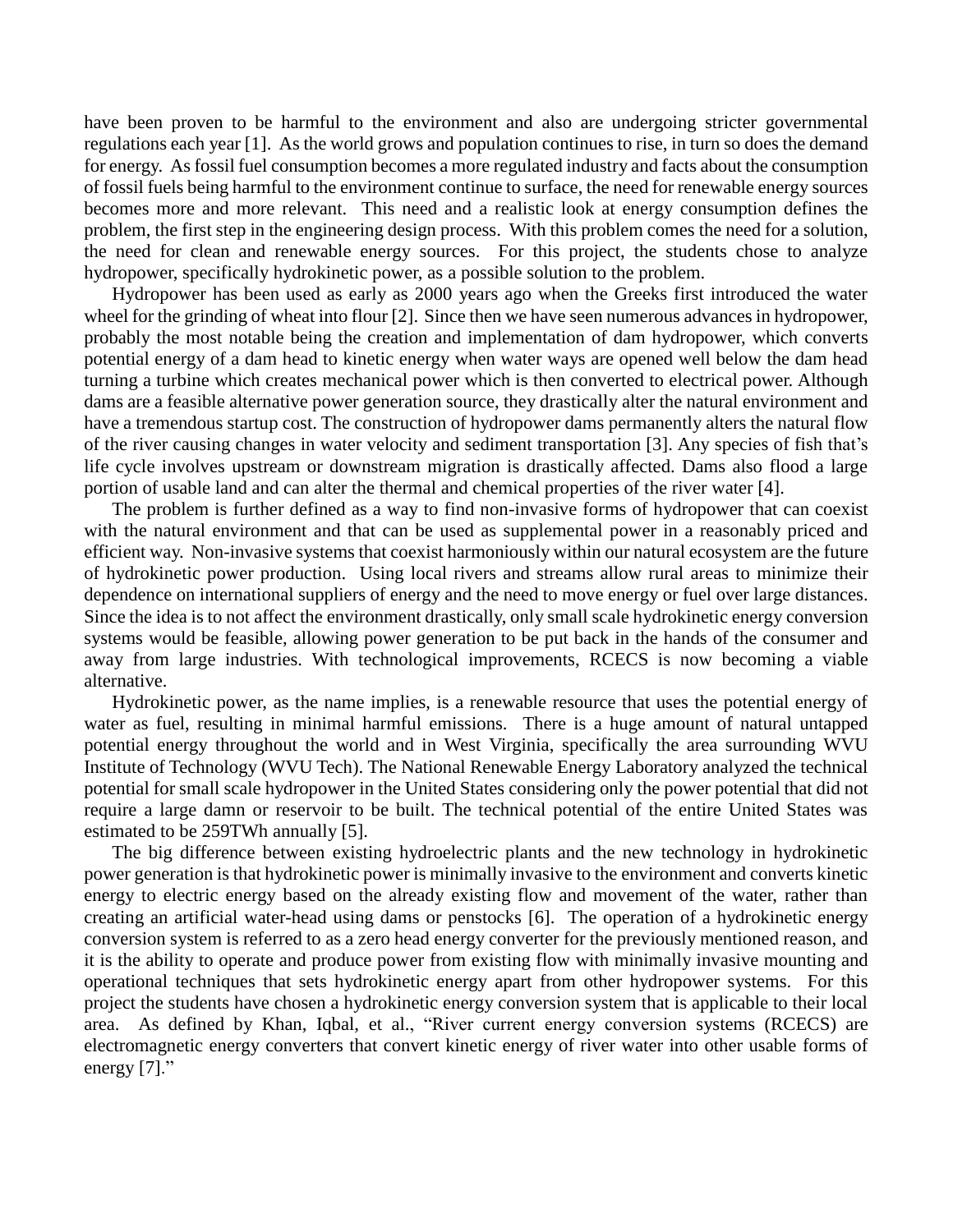The students have fully defined the problem to be that the majority of past hydropower systems, although a good source of alternative energy, are very invasive and costly. Also included in this Introduction section are the beginnings of the second phase of the engineering design, gathering information. With the problem defined and a possible solution, RCECS, presented, the students continued to gather information on RCECS so that they could move forward with the engineering process. In the next section of this report, Background, the students continue to gather information on RCECS and begin to organize it in a way that makes the information beneficial and applicable to this project.

## **Background**

Now that the problem has been defined, the students began to define the components that would need to be designed and optimized in order to fabricate a functioning and efficient RCECS. It is important to note that the gathering information stage can sometimes span the entire amount of time the project lasts, and in this project that seems to be the case. However, this initial gathering of information was crucial to this project because it defined the components of the RCECS helped the students gain a better understanding of the functionality of the system. General components of a RCECS, as recognized by the students, are the mounting structure; the blades, arms and drivetrain; duct augmentation; gearing, bearings, and generator; and the transportation and conversion system of power from the RCECS to a household or grid. Another important aspect of RCECS that dictates several of the component designs is axis orientation. Each of these individual systems is discussed in detail in the following sub sections.

## *Mounting Structure*

The three basic mounting structures for RCECS are floating structure mounting, bottom structure mounting, and near surface structure mounting. Each of these mounting structures entails a unique set of challenges, advantages, and disadvantages. Figure 1 shows the basic principle of each of the mounting structures. Relatively self-explanatory, the near surface structure mounting is mounted to the shore near the surface of the water; the floating structure mounting floats near the surface; and bottom structure mounting is mounted to the bottom of the water.



Figure 1. Mounting Structure Options

#### *Axis Orientation*

The first thing that must be considered when beginning to build the turbine for an RCECS is axis orientation. For this project the students limited their research to vertical and horizontal axis turbines, although there has also been research and testing with crossflow axis orientation. With both vertical and horizontal axis orientation there are several factors to consider when making design decisions.

Horizontal axis turbines are oriented with the flow perpendicular to the blades. With horizontal orientation, blade design is a major factor. This is because the flow of the water is not directly with the river current the direction of inlet and outlet flows from the blades depends on several factors including attack angle, chord length, blade width and blade length. These factors determine the speed of the blades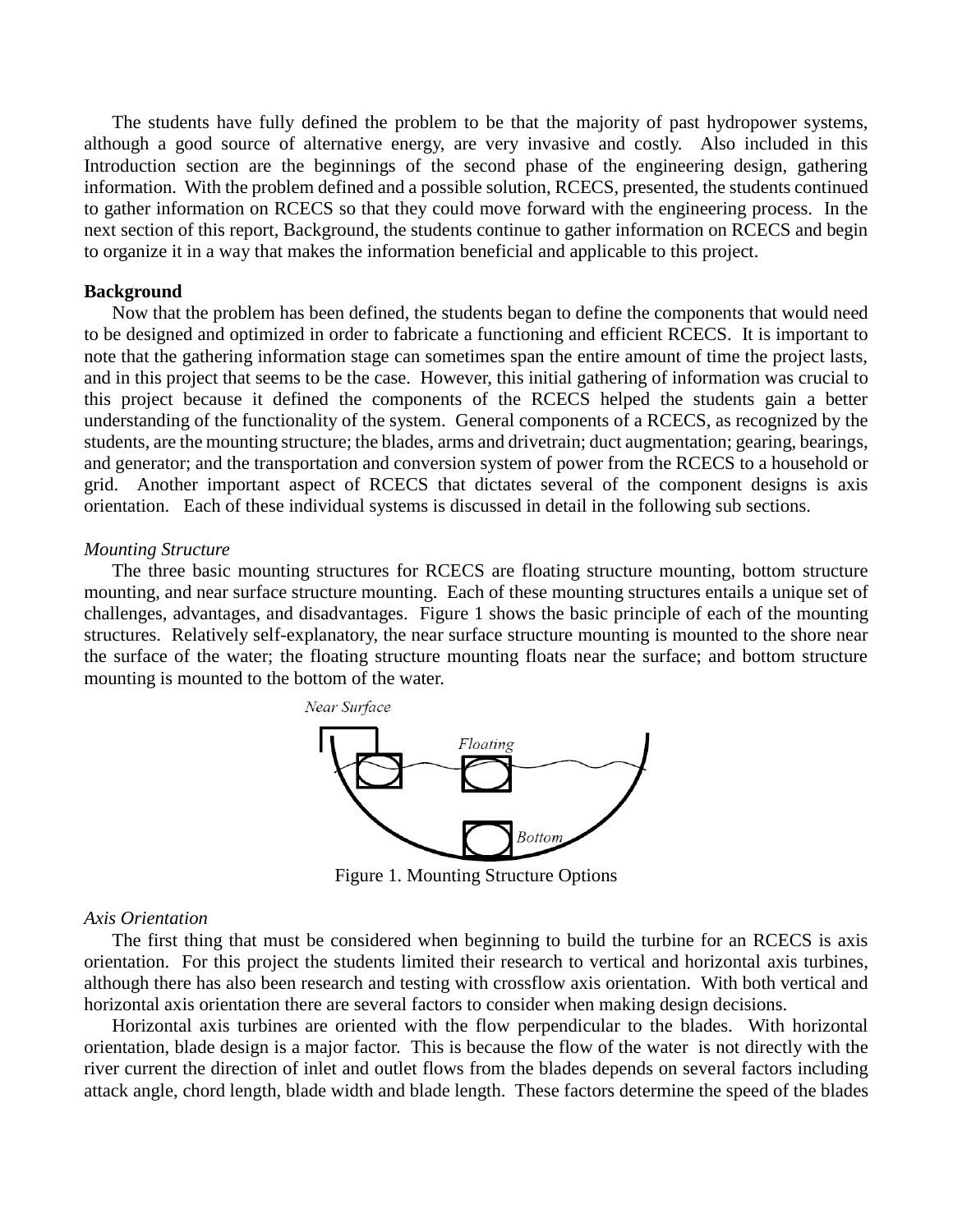and ultimately have the largest effect on power output and efficiency of the RCECS. Also, horizontal orientation introduces the decision of whether to orient the generator on the same axis as the turbine or introduce a change in direction in the gearing of the system. This orientation does however have the advantage of being self-starting, having higher efficiencies and not being subjected to vibrations as a result of constant changes in attack [6,8]

Vertical axis orientations introduce their own unique set of advantages and disadvantages. With vertical axis the orientation of the generator is already in line in an optimal position of being perpendicular to the water surface, which eliminates the need to change the direction of the kinetic energy transfer or deal with alternate orientations of the generator. Vertical axis orientation of blades also has drawbacks. First the vertical orientation of the blades causes the blades to work against each other as they turn where blades on one side of the axis move against the current and on the other side they move with the current. This resulting force difference often makes it necessary for there to be some sort of input power and starting mechanism in order for the turbine to start turning and generating power. Also the loading on the blades is cyclical and can be detrimental to the life of the RCECS. This and other concepts are discussed in more detail in the Methods section of this report.

#### *Blade Design*

Blade design for turbines is a very important component in RCECS design for optimizing the power output of the system. The amount of river current kinetic energy that is transferred to the power generator is primarily done in the turbine, which in turn makes the design process of the blades a crucial part of the system design. For each axis orientation, both horizontal and vertical, the blade design plays a crucial role in the effectiveness of the system. Several methods for optimizing rotor blade design are included in the methods section of this report.

# *Drivetrain, Gearing, Power Generation and Transportation*

The drivetrain, gearing, power generation and transportation make up the inner workings of the RCECS and ultimately the method of transporting the usable power to a household or power grid. The drive train is responsible for taking the kinetic energy from the turbine to the rest of the system. The gearing is responsible for any change in direction of kinetic energy deemed necessary as well as increasing the angular velocity in order to create more power. The power generator is responsible for converting the river current kinetic energy to usable power in the form of electricity and then it needs to be transferred to a household or grid [6].

## **Methods**

The students have acquired research from colleagues, the university library, Dr. Farshid, and, companies working on similar topics in order to gain a comprehensive understanding of the topic to make effective decisions. After acquiring research, a conceptual comparison of both river current energy systems and ocean wave energy conversion systems was completed. A decision to choose a river energy conversion system was made. This decision was made due to the availability of local rivers and streams and the lack of availability of oceans or a wave tank nearby to conduct testing. A river energy conversion system, unlike ocean wave energy, has the potential to be used to solve the problem of our local region. As the students, at this point, had gathered information on the basics of hydrokinetic energy conversion and made their first decision in the design process, we now see the project entering the third and fourth stages of the engineering design process, concept generation and evaluation of concepts. In this phase the students continued to gather research, identify the critical components of the design, and began to make decisions as to the design concept for the RCECS. This section displays the concept generation and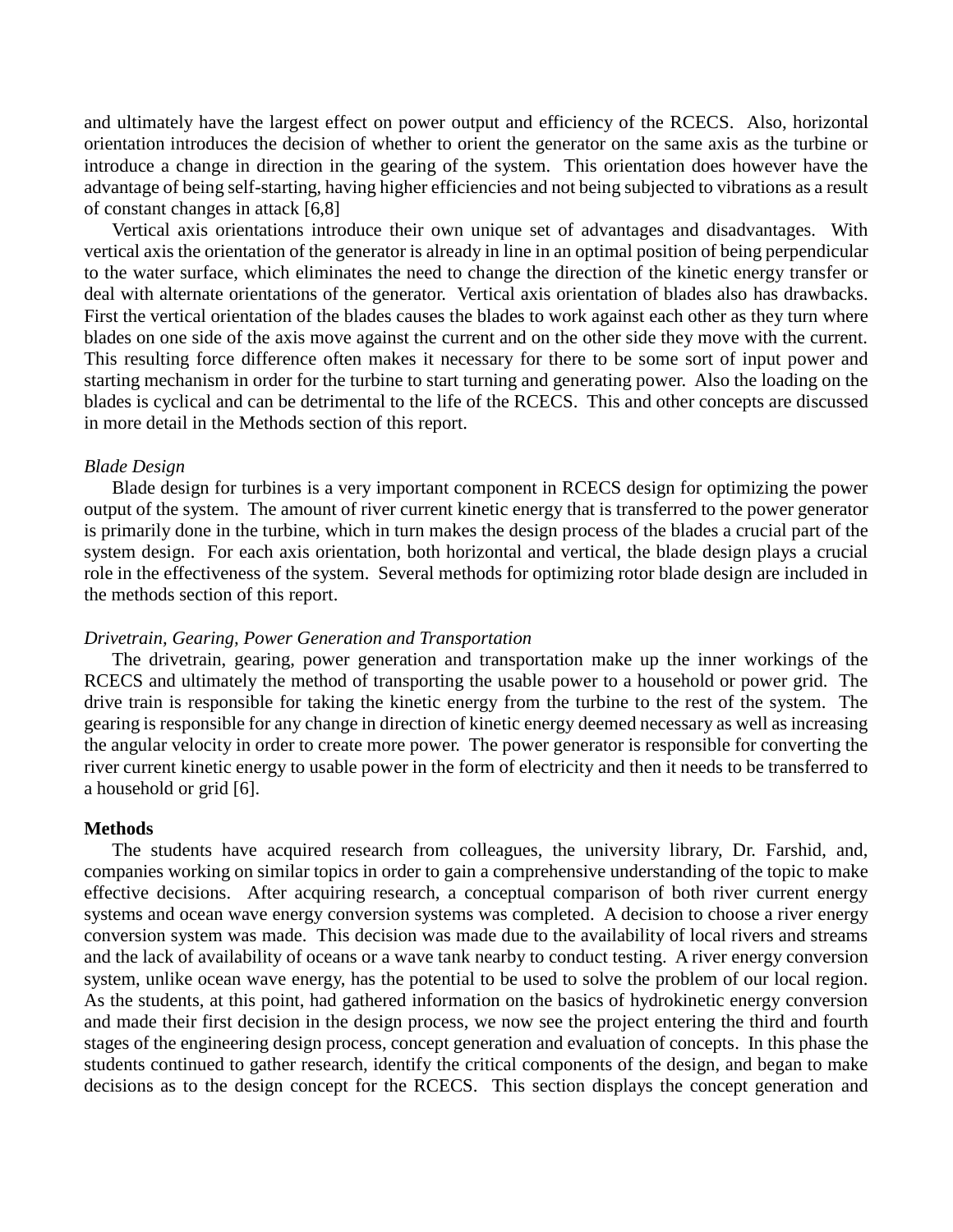evaluation of concepts portion of the design process and presents new information more pertinent to the design and fabrication of an RCECS. The following subsections show this process.

# *Axis Orientation*

The decision of whether the axis orientation was horizontal or vertical played a large role in the conceptual design of the RCECS. This decision effected many aspects of the design, including but not limited to the drivetrain and gearing, rotor hub design complexity, necessity of a starting mechanism, orientation of the electromagnetic generator, and mounting conditions. Because this part of the evaluation of concepts played such a vital role in the overall conceptual design, the students had to continue to gather more in depth information on the horizontal and vertical axis orientations.

Horizontal axis turbines have a much more even distribution force based on its geometry and orientation to the flow. The flow of the river current is always perpendicular to the tangential velocity of the blades. Horizontal axis turbines tend to be more efficient because the blades can gain power during the entire rotation due to even fluid flow over the blades. Vertical axis turbines however only gain power during part of the rotation with the other part of the rotation fighting against the direction of the stream flow causing high vibrations [9].

Torque ripple, denoted by γ and also known as pulsation, is a measurable example of the fluctuations in torques over time. Torque ripple causes unwanted vibration, noise, and stress issues. It is calculated by the difference of the maximum and minimum torque, denoted by  $T_{\text{max}}$  and  $T_{\text{min}}$ , divided by the average torque,  $T_a$  as the following equation shows.

$$
\gamma = \frac{T_b}{T_a} = \frac{T_{max} - T_{min}}{T_a} \quad (1)
$$

The students reviewed an experimental analysis of vertical axis turbines torque ripple based on various blade designs to see if the issue of torque ripple could feasibly overcome if a vertical orientation was chosen [10]. Table 1 sums up the results of the findings of the study. For the purposes of our research the blade types below can be simplified as S representing straight blade and H indicating different types of helical blades with a higher number following the H indicating a higher solidity value. Solidity, denoted as "σ", is the ratio of the blade area over the area of the entire rotating region. The results below show that a straight blade of similar solidity has a thirteen times higher torque ripple than a helical bladed design. Students also discovered that although a higher solidity increased the maximum torque it also increased the torque ripple [10].

| <b>Blade Type</b> | Solidity |      | Average Torque (Nm) Torque Difference (Nm) Torque Ripple |      |
|-------------------|----------|------|----------------------------------------------------------|------|
| Helical 2         | 0.2      | 0.96 | 0.23                                                     | 0.24 |
| Helical 3         | 0.3      | 1.2  | 0.41                                                     | 0.34 |
| Helical 4         | 0.4      | 1.28 | 0.65                                                     | 0.51 |
| Helical 5         | 0.5      | 1.36 | 1.01                                                     | 0.74 |
| Straight          | 0.18     | 0.56 | 1.89                                                     | 3.35 |

Table 1. Torque ripple based on solidity and blade type [10]

The conclusion of this analysis indicated that, in order to have an optimal vertical axis turbine with minimal torque ripple and a high maximum torque, helical blades would have to be manufactured with an ideal solidity ratio. The students concluded that with the available resources helical vertical axis blades would be more difficult than horizontal axis blades to manufacture because horizontal axis turbine blades would bypass the difficulty of cyclic fatigue loading issues [10].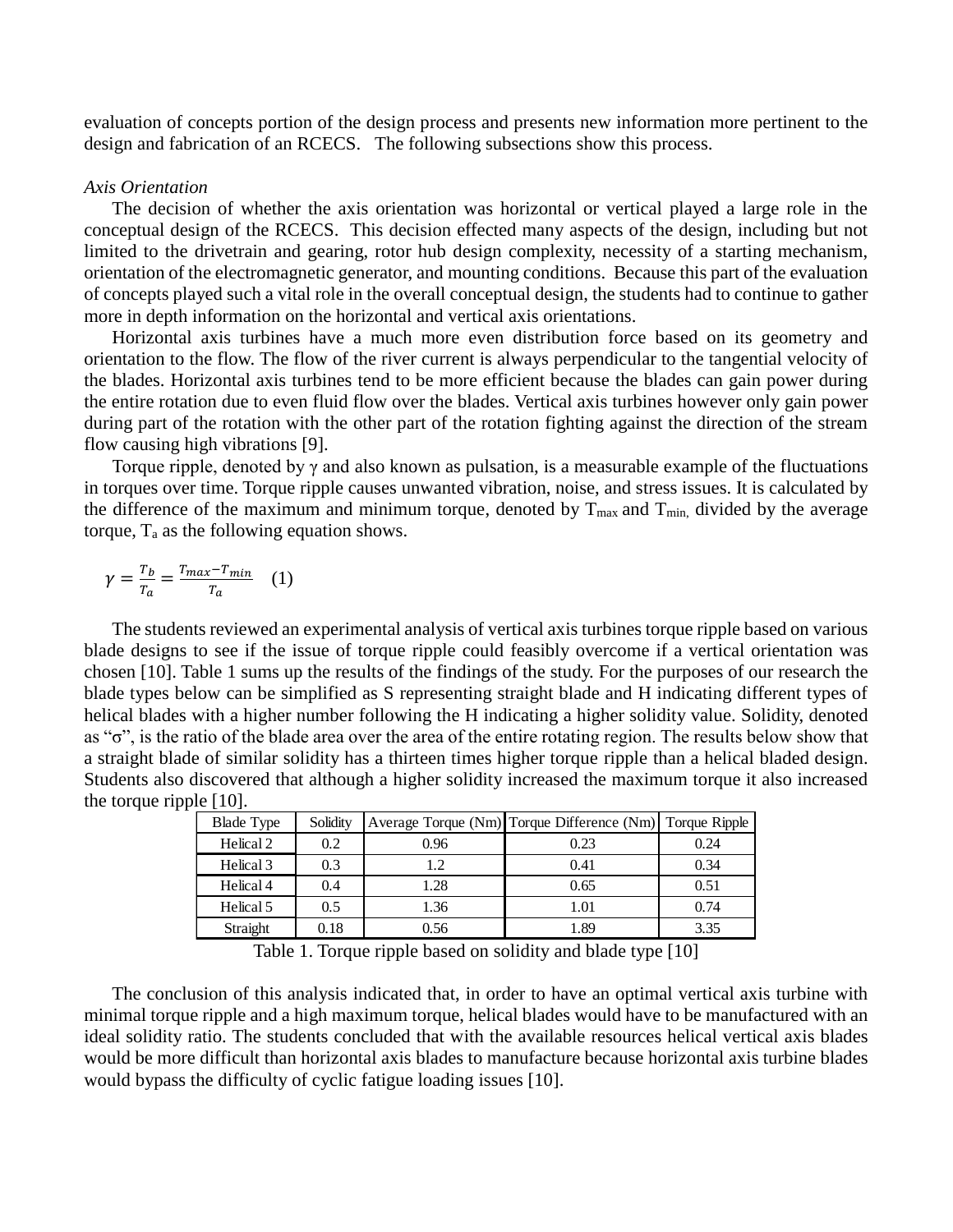The analysis of torque ripple in vertical axis turbine blade design began to show the flaws in the vertical axis orientation's ability to maintain loads for long periods of time as well as the unpredictable nature of loading on rotor blades in the vertical axis turbine. Other drawbacks to the vertical axis orientation were the fact that the turbines often were not self-starting and that there was not much information on the optimized rotor blade design for vertical axis oriented RCECS.

With the horizontal axis oriented RCECS, on the other hand, the loading on the rotor blades was more predictable and in almost all cases these rotors were self-starting. These two factors played a larger role than others in the decision making process. Also of importance in this decision making process was the manufacturability of the blades. In order to manufacture a rotor that was as efficient as possible, for the vertical axis the students would have had to choose a helical blade, which would have been nearly impossible with the time constraints as well as funding limitations and manufacturing processes available. With the horizontal orientation, although not necessarily less complicated to design, the students could use their knowledge of 3D CADD modeling along with a basic understanding of blade element theory to create solid models which could then be 3D printed as molds for free at WVU Tech and manufactured using carbon fiber molding. All of these factors were considered in a decision matrix, Table 2, which ultimately lead the students to choose the horizontal axis orientation.

|                                             |                  | Horizontal |        | Vertical |        |
|---------------------------------------------|------------------|------------|--------|----------|--------|
| Design Criterion                            | Weight<br>Factor | Score      | Rating | Score    | Rating |
| Even distribution of forces                 | 0.1              | 9          | 0.9    |          | 0.5    |
| Self-starting                               | 0.12             | 10         | 1.2    |          | 0.12   |
| Manufacturability of rotor blades           | 0.15             | 6          | 0.9    |          | 1.05   |
| <b>Efficiency of blades</b>                 | 0.1              | ⇁          | 0.7    | 5        | 0.5    |
| Durability                                  | 0.15             |            | 1.05   | 5        | 0.75   |
| Reliability                                 | 0.08             | 8          | 0.64   | 5        | 0.4    |
| Information Available on rotor blade design | 0.12             | ⇁          | 0.84   | 6        | 0.72   |
| Freedom of mounting conditions              | 0.1              | 9          | 0.9    | 8        | 0.8    |
| Simplicity of gearing and drive train       | 0.04             | 4          | 0.16   | 8        | 0.32   |
| Location/Orientation of generator           | 0.04             | 4          | 0.16   | 9        | 0.36   |
|                                             |                  |            | 7.45   |          | 5.52   |

Table 2. Decision matrix for horizontal vs. vertical axis orientation

# *Blade Design*

As previously mentioned, the blade and rotor design of a RCECS is a crucial design process considering the resulting component of the RCECS has a tremendous impact on the overall efficiency of the system as well as the power output. The design of turbine rotor blades for hydrokinetic application is based primarily off of the blade-element-momentum theory, which is discussed in further detail in the following subsections. In almost all full scale testing and application of hydrokinetic energy converters the students researched, designers used optimization coding and 3D CADD modeling techniques in order to design rotor blades that were efficient, strong enough to withstand the constant stresses created by the movement of the water and the rotor, and able to produce the amount of power desired from the system. The students spent about a month of this project gaining an understanding of blade-element-momentum theory as well as how the optimization coding uses this theory along with cavitation constraints to produce an optimal blade design. The following subsections detail this particular gathering information stage of the project.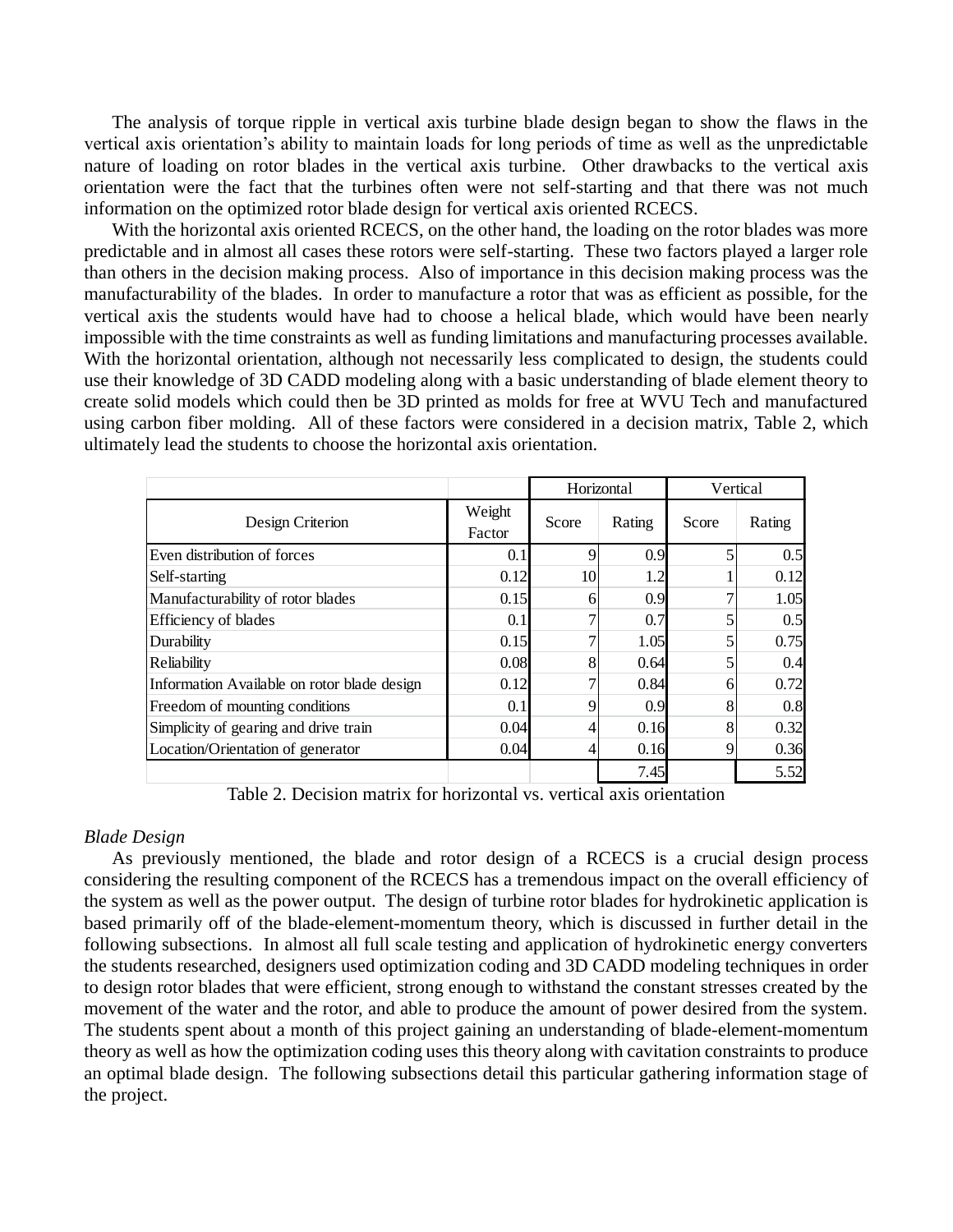## *1. Blade-Element-Momentum Theory*

Blade-element-momentum theory considers the turbine blade as independent sections, each with its own velocity profile and momentum forces, and the combination of these sections results in the overall blade design [12]. The reason why this method is effective and being so widely used in hydrokinetic turbine design is because it simplifies a very complex design by considering each section of the blade as independent from the rest, which although in reality is not true, it is a safe assumption in this process. This is critical because in order to analyze the blade consideration must be given to the fact that tangential velocity will increase as the blade moves away from the rotor hub to the tip, giving each section of blade its own unique velocity and momentum profiles.

# *2. Rotor Blade Optimization Utilizing the Genetic Optimization Algorithm*

With a better understanding of the impulse and momentum theory and how it applies to blade design, the students figured out that the majority of the research they had acquired was done using a genetic algorithm called WT\_Perf, which is free to download from the National Renewable Energies Laboratory (NREL) website.

The students have been approved by the NREL and been given log in information in order to download the coding for blade design. The above mentioned WT\_Perf coding has been updated to include cavitation constraints as well as other updates and is now downloadable as HARP\_Opt, which is the coding the students have downloaded and will be working with to complete their rotor blade design

The hydrodynamic rotor optimization code uses the coding WT\_Perf from the National Wind Technology Center along with a cavitation constraint in order to produce a stall-regulated rotor blade that based on the blade-element momentum theory (BEM) [12]. The coding creates the turbine blade design using BEM and the input lift and drag characteristics of the foil (either airfoil or hydrofoil) to optimize the rotor's ability to extract power from the moving fluid. The BEM theory makes the assumption that the flow is incompressible, inviscid, and at steady-state; there is no cavitation; the forces on the blade are determined solely by the lift and drag characteristics of the foil shape; and the blade elements function as 2-D hydrofoils with no interaction between blade elements. The coding also introduces a cavitation constraint, which considers the  $\sigma$ , the non-dimensional cavitation number, and C<sub>Pmin</sub>, the minimum local pressure coefficient of the hydrofoil. Cavitation occurs when the vapor bubbles form and then collapse as the fluid move from areas of high pressure to low pressure and back again to high pressure. The cavitation constraint is crucial for hydrokinetic rotor design because not only does cavitation disrupt the flow and take away from the efficiency of the rotor design, but the force caused by cavitation can be damaging to the blades and ultimately cause the system to fail or be rendered an ineffective means of power production.

Because of this cavitation constraint, the program tends to favor thicker foils to thinner ones. The way the coding works is that it converges on an optimal design and then ensures that no cavitation occurs. Just based on physics and fluid mechanics, it makes sense that the coding picks a thinner design where there is a larger pressure difference over a smaller area, however, these designs are also the most susceptible to cavitation. Once the cavitation constraint is not met, the coding must run the entire algorithm over, making convergence harder and more time consuming [12].

#### *3. Rotor Blade Optimization Utilizing Experimental Data*

The hydrofoil class NACA-44XX and the RIS $\phi$ -A1-XX were identified as applicable candidates for this project. The four digit NACA, National Advisory Committee for Aeronautics, numbering system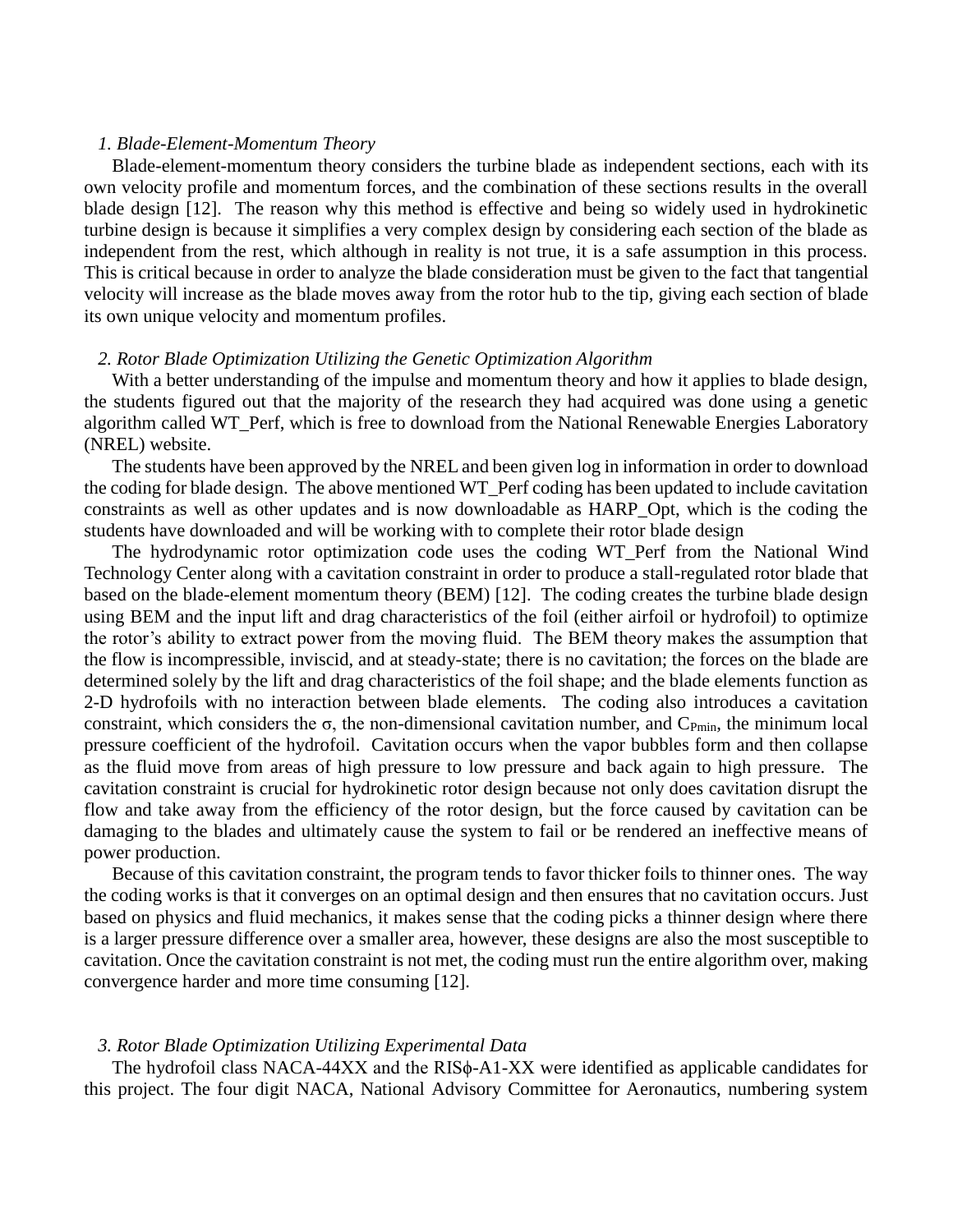defines the necessary input parameters that can be entered into equations to generate the cross section of a hydrofoil. The first digit is the maximum camber as a percentage of the chord length. The second digit is the position of the maximum camber in tens of percent of the chord. The last two digits describe the maximum thickness of the airfoil as a percent of the chord and have a limit of forty percent [14].

The NACA-44XX hydrofoil was identified based on an analysis of Verdant Powers hydrofoil design [15] as well as an analysis of the simulation results of the HARP\_Opt software by [12]. This selection indicates that the maximum camber is 4% of the cord and is located 40% of the chord from the leading edge. The maximum thickness is represented by the "XX" The simulation ran by [12] included seven airfoils from the NACA-44XX family ranging from NACA 4417 to the NACA 4411 as well as the Riso-A1-18, Riso-A1-21, and the Riso-A1-24. The simulation converged on all of the Riso airfoils, but only converged on the thickest NACA hydrofoils due to cavitation issues on the thinner hydrofoils.

#### *4. Summary of Blade Optimization Methods*

The next step in the process of the design of the optimal rotor blade is for the students to evaluate the multiple concepts for their accuracy, amount of time required, and feasibility based on the students' current knowledge and time and financial constraints. In order to do this, and in doing so move the blade design onto the embodiment design portion of the engineering design process, a decision matrix will be created, similar to Table 2, and a decision will be made as to which optimization method is most feasible for this project. This is scheduled to take place over the break, and once this evaluation of concepts is completed, the students will move forward to embodiment design and ultimately detailed design and fabrication of the rotor blades.

#### *Mounting Configuration*

The mounting configuration for a horizontal axis RCECS can be any of the three mounting structures mentioned in the Background section of this report. However, special considerations must be taken for each, especially when it comes to location and orientation of the electromagnetic generator. Water proofing is still a major factor in the drive train and rotor configuration, which are discussed in later subsections, but this eliminates the need to waterproof the housing for the electromagnetic generator which converts the kinetic energy of the river current to electric power.

Both of these structures have the distinct disadvantage of possible accumulation of river debris, which can ultimately sink the entire system. The Ruby hydrokinetic project illustrates a real life example of debris build up issues which ultimately ended the project. The Ruby hydrokinetic project was launched in the summer of 2008. A 5 kW RCECS developed by New Energy Corporation was installed in the Yukon River at Ruby, Alaska with a budget of \$65,000 dollars [11]. The RCECS was a floating structure deployed 800 ft off shore, making maintenance on the system costly and time consuming. Initially the costs were incurred and regular clearing of debris was done in order to keep the system afloat, however as time passed the researches decided to see if there boom system would alleviate the accumulation of debris. This proved to be the downfall of the system, as a substantial amount of debris accumulation and lack of regular maintenance ultimately rendered the system ineffective [11].

The advantage of bottom mounting structures are that they eliminate the problem proposed by surface floating debris, but with these types of mounting structures almost all components of the system must be completely water proof in order to function properly.

Also with the floating structure there must be an anchoring system in place. Although this is a less complicated problem to settle, the direction of flow of the river must be considered, and the anchoring structure must be at multiple points in order to keep the turbine blades perpendicular to the flow of current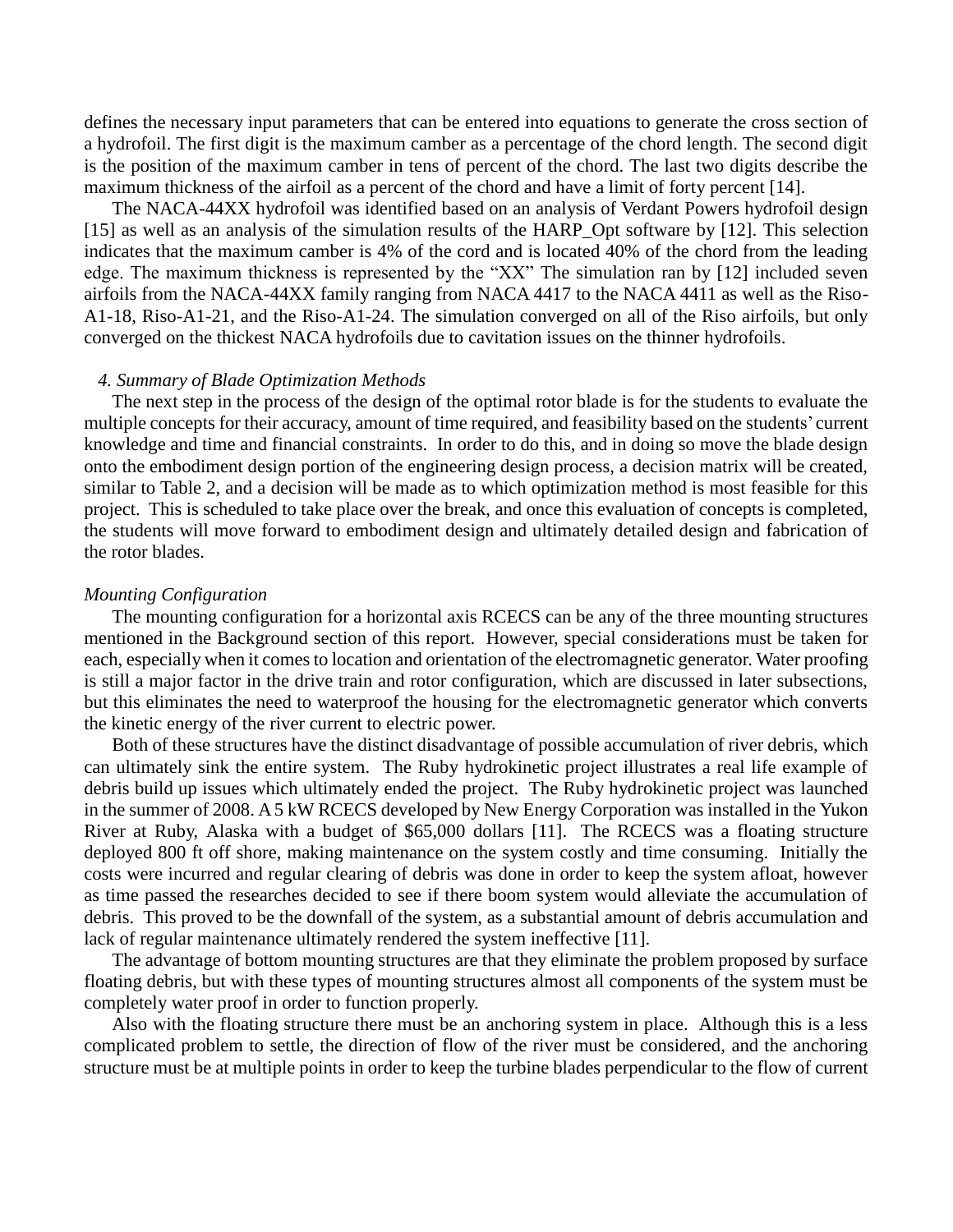for maximum power output. This problem is not the case in near-surface and bottom-structure mounting because the systems are permanently mounted at the bottom of the stream.

Although each of these structures provides unique challenges, RCECS presents an advantage over ocean based hydrokinetic energy conversion systems or even wind power, and that is little alteration has to be made to the pathway of the stream and the turbine does not need to change direction to account for changes in flow direction [8] Because the river current is flowing in an almost constant direction, the mounting structures can be fixed, and once they are set there is no need to change the direction of the structures in order to account for varying direction in the river current flow. The small change in direction of the river flow over time can be modified with a duct augmentation system.

The students have made a tentative decision to do either a near-surface mounting structure or a floating structure. This decision was made based on the portability of these mounting structures, removing the possibility of a permanent structure. Also this decision provides the students with a flexibility of location and easy access if maintenance needs to be done on the system.

## **Fabrication**

The majority of the students work during the course of this project focused on the conceptual design phase of the engineering design process, specifically defining the problem, gathering information, concept generation and evaluation of concepts. These were all necessary in order to gain an understanding of the RCECS system, the theories that govern its functionality and ultimately determine how well the students can apply the engineering process to the embodiment design phases of the RCECS.

Although once the students had completed the conceptual design of the RCECS for the most pertinent component, the rotor blades, little time was left for explorations into the embodiment design phase. However, the students did begin to explore the product architecture and configuration design phases of embodiment design by speaking to members of the WVU Tech community about materials and manufacturing processes available to them in order to determine the most feasible fabrication and implementation methods.

#### **Testing**

In order to validate the design and fabrication of the RCECS, a testing method must be determined. This process is reflected in the configuration design phase of the engineering design process. Once the students have finalized the design methods to be used and have created the product architecture that will reflect the finalized design, testing must be done in order validate the design process. In order to do this, the students have begun concept generation of two different testing methods, site testing and tank testing, each with its own set of advantages and disadvantages.

Site testing has the unique advantage of placing the RCECS in a real world environment where debris, severe weather and any other atmospheric elements that may not be replicated in a controlled environment can be observed. The site testing also carries with the immediate validation that, if the RCECS does what the students expect it to do, it will have done so in the real world environment. With this in mind, site testing also has its disadvantages. In order to site test a structure, whether it be floating, near surface or bottom mounted, must also be designed and tested so that it will hold up. This construction makes the RCECS a fixed design where changes that the students wish to make to the individual components in order to further optimize the design may be costly, difficult and time consuming. This leads us to the tank testing method.

Although the tank testing method does not carry with it the immediate validation that the RCECS works in a real world environment, it creates a controlled environment where flow velocities and other parameters can be manipulated, and individual components can be altered relatively easily compared the fixed nature of the site testing method.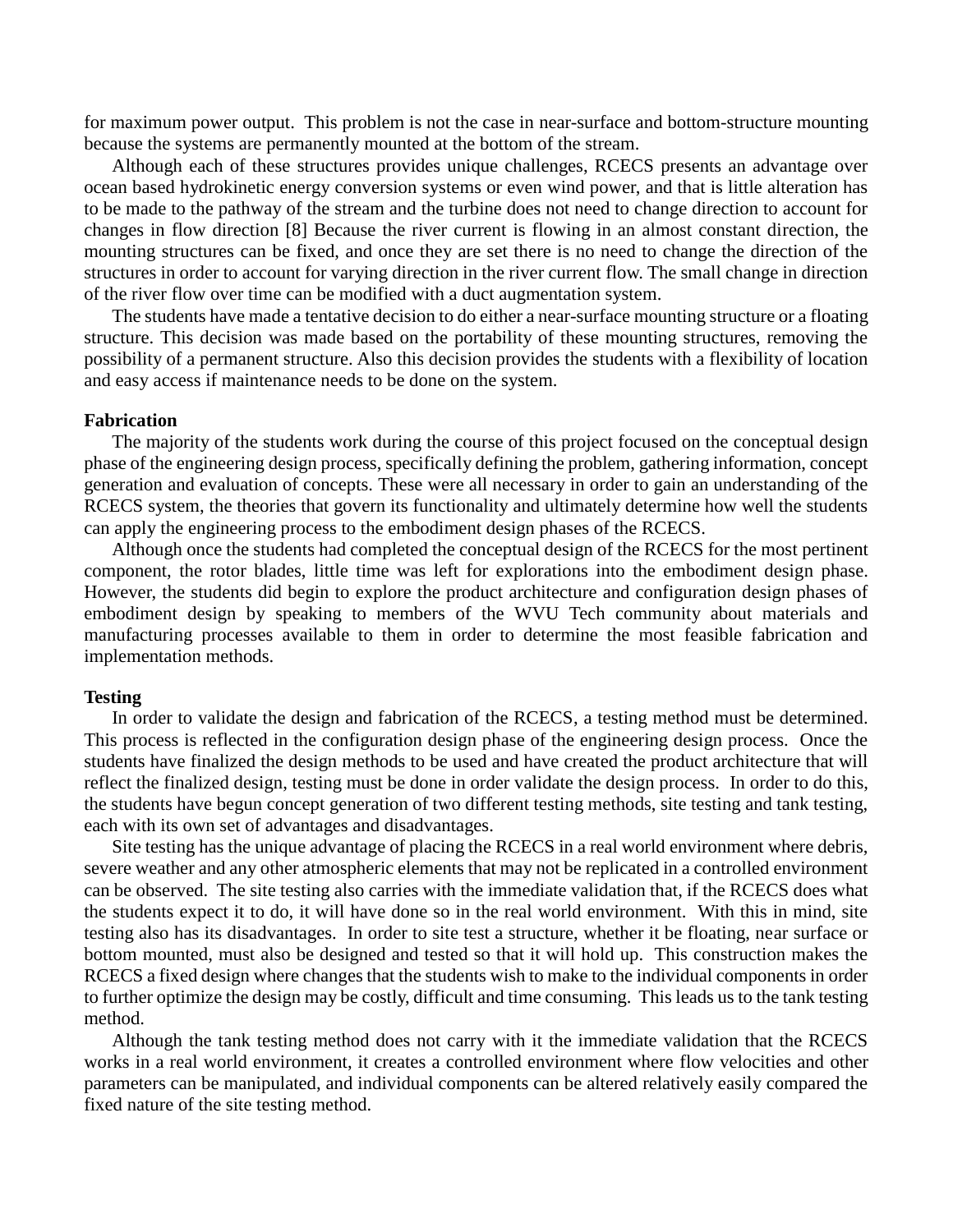The testing concept is still in the conceptual design phase, as students are gathering information, generating concepts and evaluating those concepts in order to determine which testing method will be the best fit for this project. The students have, however, begun to look into the required equipment for the testing process as well as concepts that will be pivotal in creating and validating a testing method. From [18] the students found that they will need speed transducers to measure the speed of the rotor as well as the rotational speed of the input and output shafts of the gearing and drive train, a load cell to determine the stress the rotor and hub exerts on the mounting structure, and an aquadopp or other flow measurement devise in order to measure the velocity of the flow into and out of the rotor.

If tank testing is chosen, dimensional analysis will play a major role in validating the results of the project. In order to do this, the students will need to define all the variables that effect the efficiency and power output of the system, of geometric, kinematic and dynamic nature, and create dimensionless numbers which can then be used in order to find similitude in the model and tank testing method with the real world environmental application of RCECS. The tip speed ratio and solidity dimensionless numbers are two examples of this that will show kinematic and geometric similitude, respectively. The tip speed ratio, when compared with the model and what a final prototype would be, will represent similarity between the kinematic motion of the rotor hub, specifically the angular velocity and fluid velocity. The solidity is a ratio that shows how the area of the rotor blades as to the overall area of the rotor effects the power output of the system and can be used to show geometric similarity between the model and prototype.

Before any of this though, the students made some calculations in order to determine what type of geometric size would be needed in an optimal situation and design to produce enough power from the RCECS to power one household. "In 2013, the average annual electricity consumption for a U.S. residential utility customer was 10,908 kilowatt-hours (kWh), an average of 909 kWh per month [16]."

The following data of energy consumption was converted into the required constant power of 1.245kW. Assuming the Betz limit as an upper bound estimate for efficiency, the actual power required was calculated to be 2.100kW. A water velocity of the Kanawha river near the Kanawha falls area was researched to be 0.6258m/s on average [17]. Using the power equation, given below, with a given water density, ρ, flow speed, and power required, the necessary area was calculated. From this area, the necessary blade radius, to power a common household with a hydrokinetic turbine at the Betz limit of efficiency, was calculated to be 2.34m. A similar calculation was done with the flow velocity assumed to be equal to 1.5m/s which is a more ideal condition. The resulting blade radius required in this situation was calculated to be 0.629m, approximately 2ft. Sample calculations are provided in the appendix at the end of the report.

$$
P_{theory} = \frac{1}{2} \rho A U^3 \quad (8)
$$

The conclusion of the calculation was that with the given tools, knowledge, and financial resources designing a full scale turbine of this size was not feasible at this time. A small scale model must first be developed in order to perform adequate testing. If the scaled results are promising an attempt to request funding for a larger scaled prototype will be attempted. The size of the small scale model will be determined based on the fabrication limitations. The result of the second calculation indicates that the stream velocity is of vital importance and can drastically reduce the size of the blades required.

#### **Conclusion**

This project contained several difficult tasks that the students had to overcome in order to reach the point it is at today. Some of these difficulties were for seen and relatively easy to deal with, while others set the project back from the results the students initially thought they could achieve during the semester.

The largest difficulty by far was the lack of knowledge and experience with hydrokinetic energy conversion available to the students. Although WVU Tech provided the students with access to engineering data bases and journals that had a tremendous amount of information on the subject, the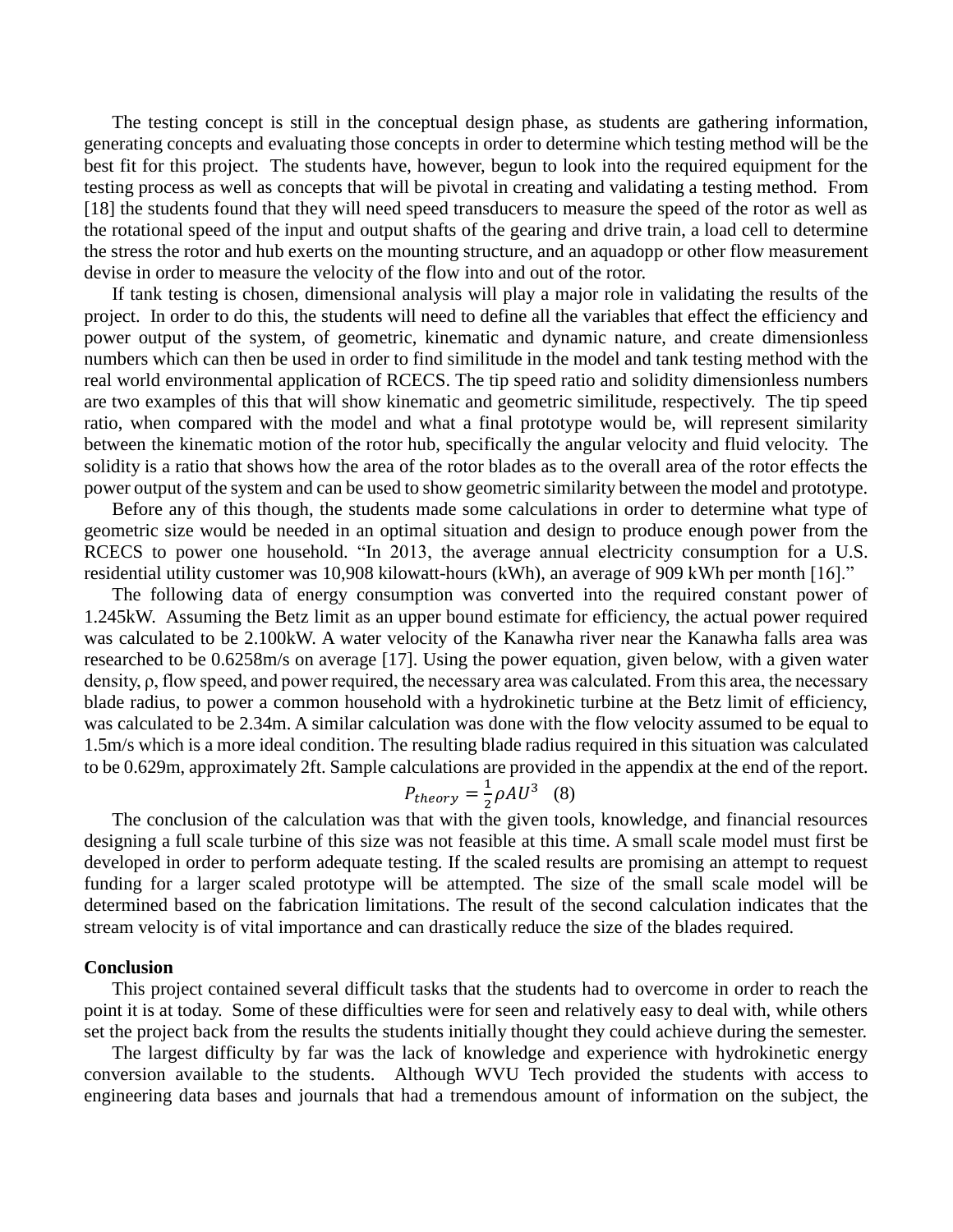majority of the information the students had to find, verify and apply to this project was new to them, and a majority of the time the students spent on the project was sifting through these sources, trying to gain an understanding of the concepts behind them, and figuring out how to apply them to their project.

Another hurdle the students had to jump through was the complex design of the rotor blade. As previously mentioned, the rotor and hub design are the primary influences on the systems power production and efficiency. Initially the students thought the design would be relatively simple in theory, and at most it would be a derivation from rotor and hub designs used in wind turbines. However, this did not prove to be the case. The students spent almost a month of the semester researching blade-elementmomentum theory, optimization software, and optimization methods that could apply to the rotor blade design. Despite the setbacks and difficulties of this project, the students were able to gather a great amount of information on RCECS and were also able to gain an understanding of how these systems work as well as how they are applied and implemented. The students feel that the success of this project lies in the understandings and knowledge gained, and with this success comes confidence that in the spring 2016 semester the students can begin the design phase and fabrication phases of the project and ultimately build an RCECS that can be tested.

## **Discussion**

The importance of this project to the learning process is the development of design skills in an engineering environment that simulates the real world environment. The students are required to present a proposal, interim report and final report, as well as weekly progress reports and presentations, all of which would be required of a design team in the corporate engineering environment. Also, in following the engineering design process, the students are learning to approach problems from an analytical and objective stance. Rather than a just push through, twist a wrench, get an answer and move on approach to solving problems, the students are learning to take time, evaluate each decision in a specific manner and come to conclusions in a structured, searching manner.

These types of skills are extremely useful in the field of engineering. As engineers, we don't want to simply throw a large factor of safety on a design, or build it the cheapest and fastest way. We want to take time, follow a process, understand the importance of each decision and come to the best, most efficient and effective solution. Although this paper seems more like a report on the most recent technologies associated with the topic, RCECS, it is an extremely important part of the process. In hindsight, the students may have taken on more than two undergraduates can handle, but the emphasis and the education here is not necessarily based on the results, but how well the students can follow the engineering design process, make educated decisions and show the evidence for each decision made in the process.

It is hope that future students at WVU TECH can continue on with the project and that this report has laid a foundation for which to start on. Each system has been carefully analyzed and the necessary information has been gathered. Future projects could include fabrication methods, the building of a testing facility, and the fabrication and testing of the RCECS systems discussed in this report.

#### **REFERENCES**

[1] Bedard, Roger. "Economic and Social Benefits from Wave Energy Conversion Marine Technology." *Marine Technology Society Journal Mar Technol Soc J* 41.3 (2007): 44-50. Web.

[2] "History of Hydropower." *History of Hydropower*. Office of Energy Efficiency and Renewable Enery, n.d. Web. 03 Sept. 2015. <http://energy.gov/eere/water/history-hydropower>.

[3] Anderson, E. P., Freeman, M. C. and Pringle, C. M. (2006), Ecological consequences of hydropower development in Central America: impacts of small dams and water diversion on neotropical stream fish assemblages. River Res. Applic., 22: 397–411. doi: 10.1002/rra.899

[4] Marmulla, Gerd. *Dams, Fish and Fisheries: Opportunities, Challenges and Conflict Resolution*. Rome: Food and Agriculture Organization of the United Nations, 2001. Print.